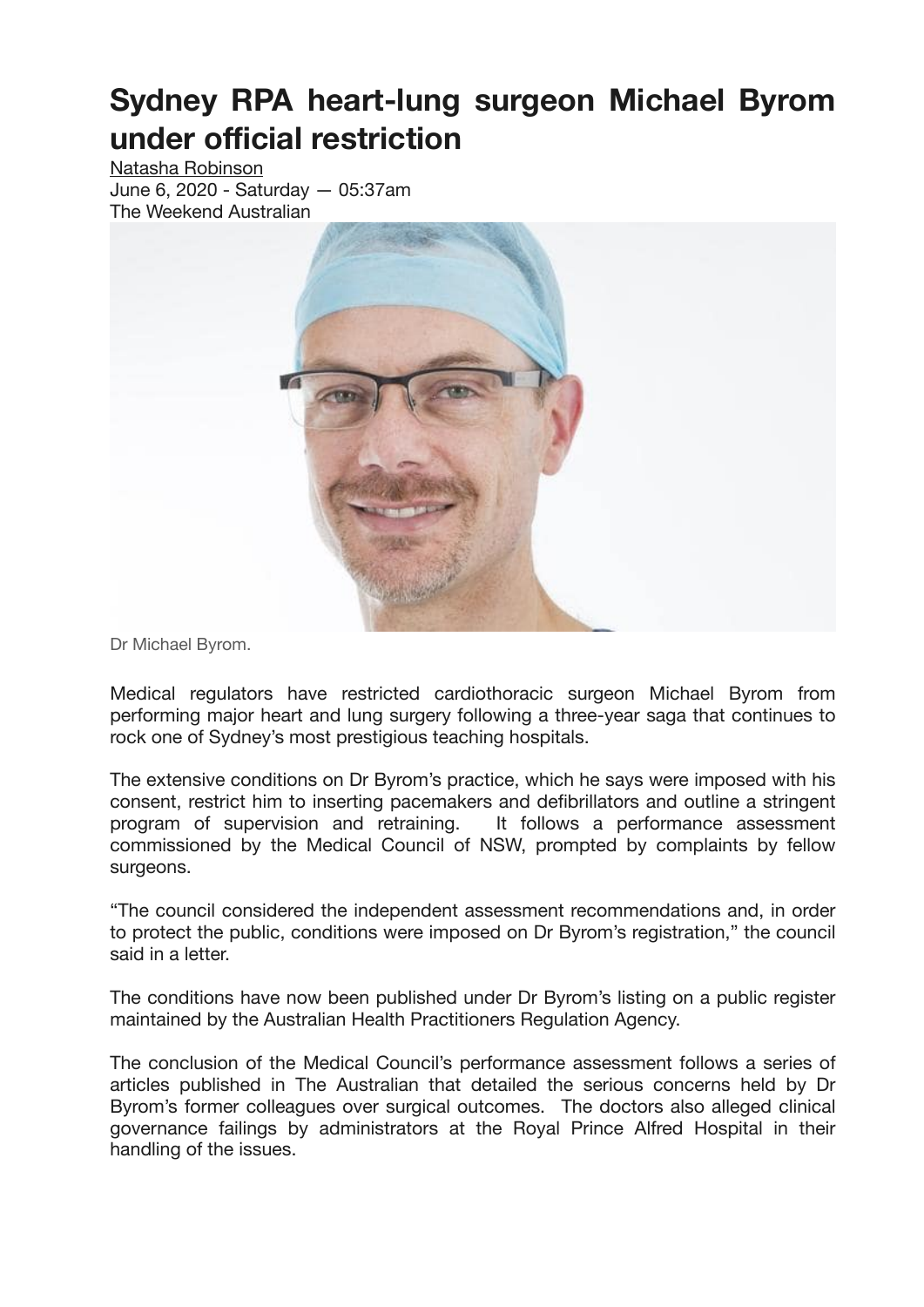Three surgeons reported concerns a year ago about the manner in which eight of Dr Byrom's patients died, during or following heart surgery.

Dr Byrom insists the complaints into preventable patient deaths were unfounded, citing the council's performance assessment report, which said "despite the relentless complaints that have been made against (the surgeon), the assessors do not consider that at any time his practice represented a risk to the health or safety of the people of NSW".

The Weekend Australian is not suggesting Dr Byrom's level of care was substandard, nor that he contributed to any patient deaths.

"I am pleased with the conclusions in the council report," the surgeon said. "Once again, my surgical results have been found to be consistent with my surgical peers. In stark contrast to the allegations made about me, the report found no evidence of a risk to the safety of my patients."

The conditions placed on Dr Byrom's practice are onerous. The Medical Council requires him to undergo retraining, and it has prevented him from supervising other doctors and medical students. He must work under the guidance of a mentor with regular reviews into his practice, and a particular focus on patient selection, technical skills, clinical judgment, intra-operative decision-making and communication with peers and colleagues.

NSW Health said in a statement that the Sydney Local Health District, which manages RPA, would continue to support Dr Byrom through his retraining.

"The outcome of the (Medical Council) performance assessment is that practice conditions have been imposed on Dr Michael Byrom, with his consent," a NSW Health spokesperson said.

"The Medical Council's performance pathway is a non-disciplinary program. The conditions imposed on Dr Byrom were to address the need for him to undertake a reskilling/retraining program due to his lack of recency of practice."

Previous investigations found that his practice did not meet standards. Dr Byrom rejects complaints about his practice and insists the Medical Council rejected those investigation findings.

Dr Byrom said: "As a consequence of the complaints, in July 2019, I voluntarily chose to cease undertaking major cardiothoracic procedures until these matters could be definitively resolved," Dr Byrom said. "The result of the cessation of practice while awaiting the outcome of the complaints has meant that I have now not undertaken independent major cardiothoracic procedures for some time.

"The Medical Council of NSW believes, and I agree, that a period of supervised reskilling is necessary to return to full cardiothoracic surgical practice, following the Royal Australian College of Surgeons pathway for any practitioner who has been out of major surgical practice for this length of time."

In June last year, three surgeons filed a mandatory report with the NSW Health Care Complaints Commission, detailing "serious concerns over Dr Byrom's performance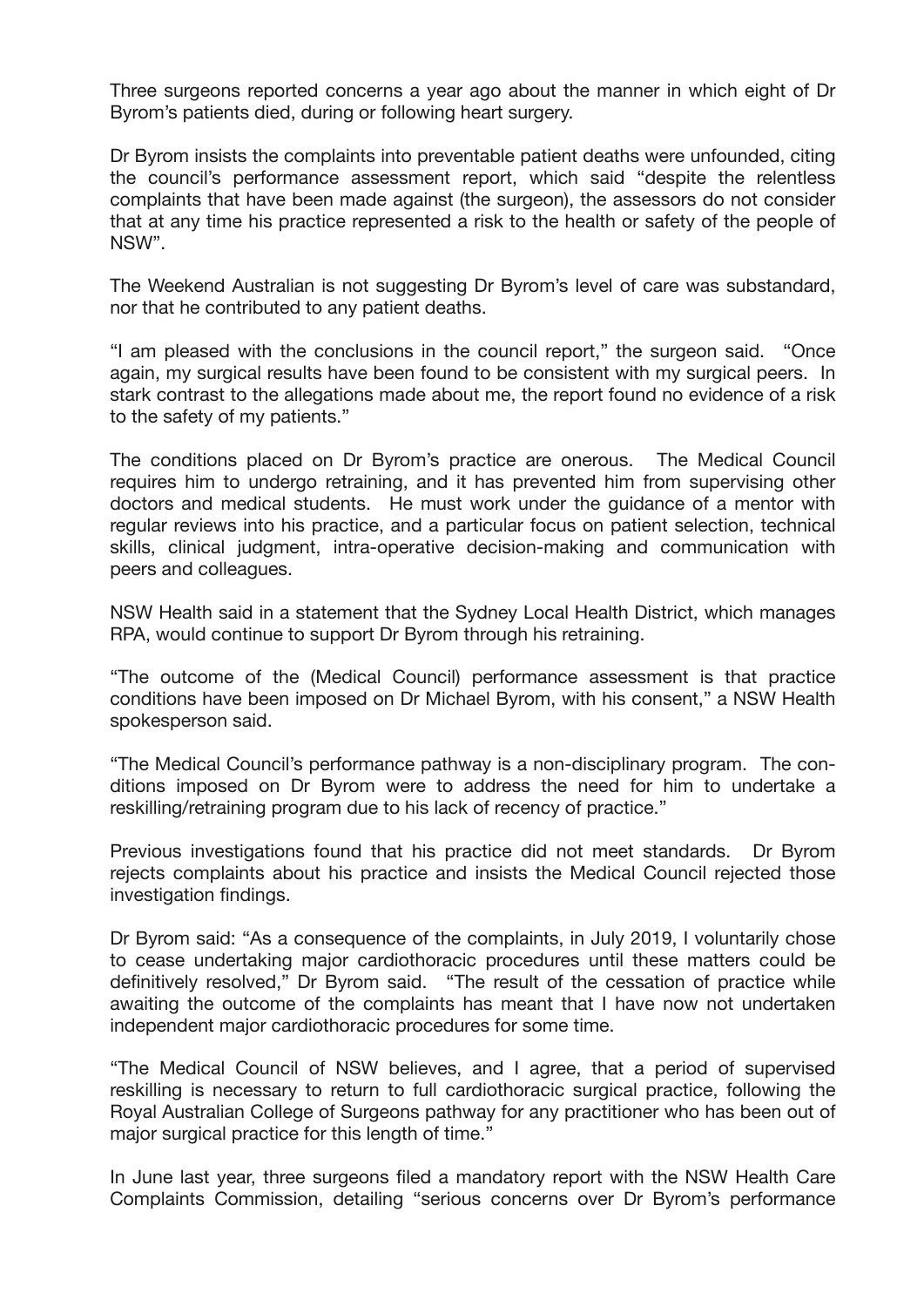providing an ongoing threat to patient safety". The surgeons escalated their concerns to regulators after unsuccessfully attempting to raise issues with Dr Byrom's practice within RPA.

One of the surgeons expressed relief that conditions had been imposed. "It's profoundly disappointing that it's taken this long," the surgeon said. "Throughout the whole process, we've been completely vilified by the institution for standing up for patient safety."

The saga involving Dr Byrom began in mid-2016, when four patient deaths prompted an initial program of supervision and retraining.

In November 2016, an investigation report was ordered following adverse surgical outcomes. The report by two independent interstate surgeons, Julian Smith and Michael Gardner, found Dr Byrom "did not meet the standard reasonably expected of a cardiothoracic surgeon of an equivalent level of training or experience".

Dr Byrom returned to clinical practice in 2017 following a period of retraining. But shortly afterwards further issues arose with his surgery and Professor Smith and Dr Gardner were asked to undertake a second investigation, which again found he did not meet required standards.

The report said further remediation of the surgeon's performance was not recommended. Dr Byrom says the Medical Council has found the two reports by-Professor Smith and Dr Gardner to be "flawed and erroneous".

In September 2018, despite the second Smith-Gardner report finding, the Sydney Local Health District's chief executive, Teresa Anderson, who was intimately involved in the management of the issues, cleared the surgeon to return to unsupervised practice.

The decision overruled that of RPA's head of cardiothoracic surgery, Paul Bannon, who had shortly earlier announced Dr Byrom was suspended with no prospect of further rehabilitation.

Another patient death occurred within weeks, in November 2018, that is now being probed by the NSW coroner. In that case, it is alleged an infection that developed in a patient, 72-year-old Dimitrios Kyriazopoulos, following chest surgery was allowed to fester for two weeks until he developed sepsis and died of an airway haemorrhage and hypoxic brain injury. Mr Kyriazopoulos's family is calling for a full review of clinical governance at the RPA.

"We remain hopeful that all issues are thoroughly investigated," said son Kris Kyriazopoulos. "We simply want accountability, clear understanding on the whole event, with a full review that will help implement revised processes and procedures."

Following the Kyriazopoulos death, early last year Dr Anderson commissioned two local surgeons to undertake a fresh investigation into Dr Byrom's practice. The resulting report found his practice was safe. A memorandum from Dr Anderson published in February last year said: "The supervision reports provided to the panel did not raise any issues of concern and it is the panel's view that Dr Byrom is fit to perform his role as a cardiothoracic surgeon without restrictions."